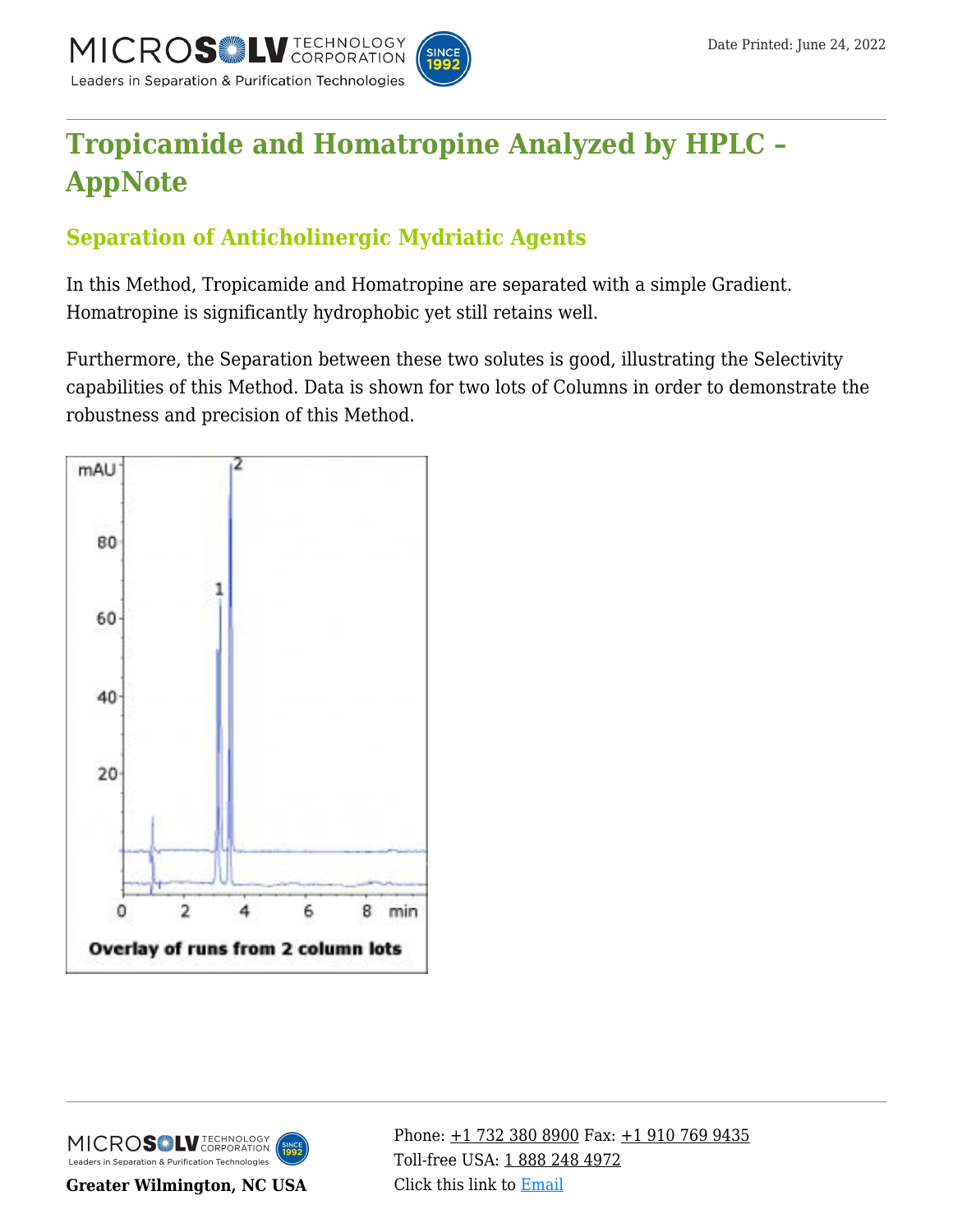



#### **Peaks:**

- 1. Homatropine
- 2. Tropicamide

## **Method Conditions**

**Column**: Cogent Diamond Hydride™, 4μm, 100Å

**Catalog No.**: 70000-7.5P

**Dimensions**: 4.6 x 75mm

#### **Mobile Phase**:

—A: DI Water / 0.1% Trifluoroacetic Acid (v/v)

B: Acetonitrile / 0.1% Trifluoroacetic Acid (v/v)

### **Gradient**:

| Time (minutes) | %B |
|----------------|----|
|                | 95 |
|                | 95 |
| հ              | 50 |
|                | 95 |

**Injection vol.**: 2μL **Flow rate**: 1.0mL / minute **Detection**: UV @ 220nm



**Greater Wilmington, NC USA**

Phone:  $\pm$ 1 732 380 8900 Fax:  $\pm$ 1 910 769 9435 Toll-free USA: [1 888 248 4972](#page--1-0) Click this link to [Email](https://www.mtc-usa.com/contact)